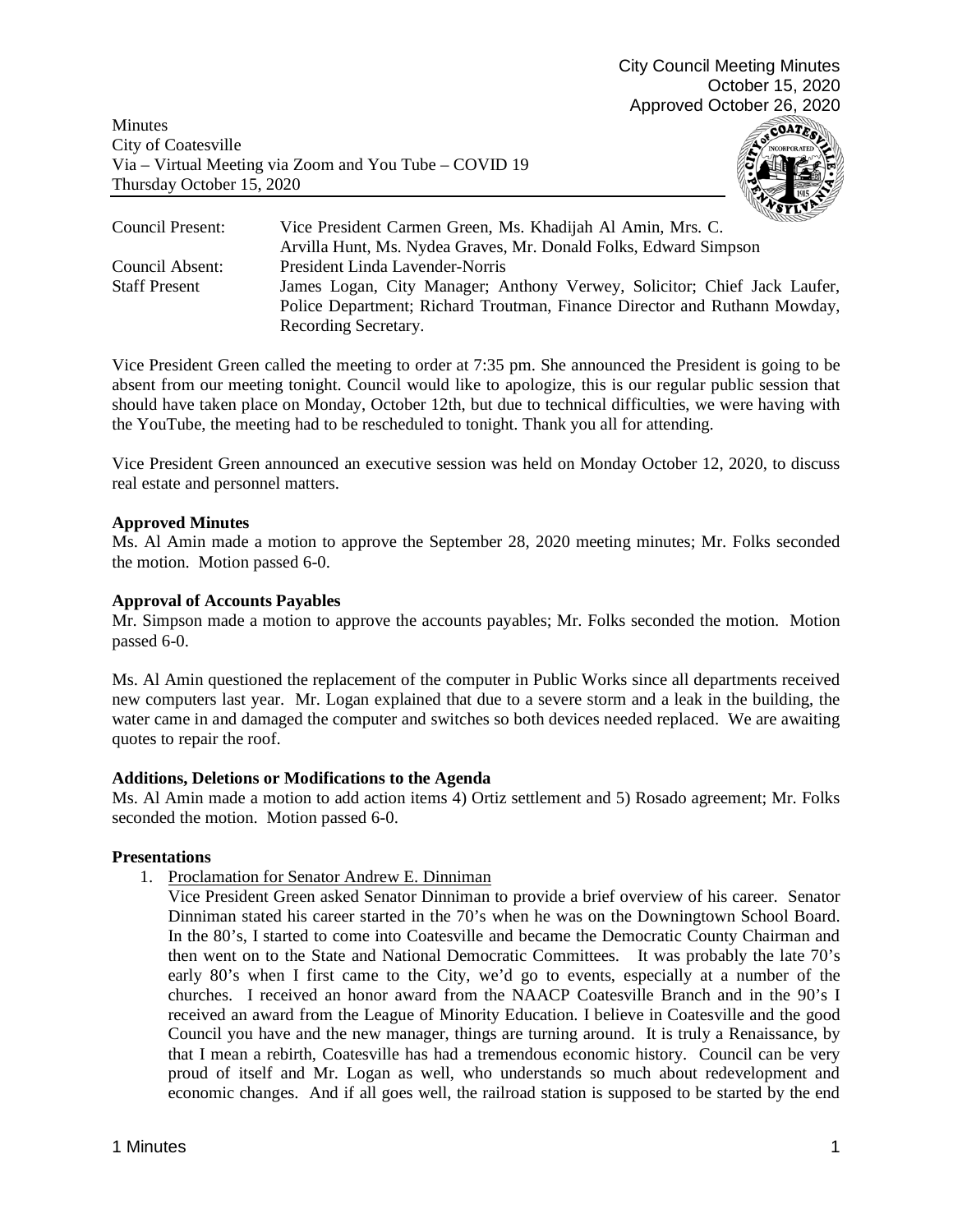of the year. Coatesville, is my understanding that you're next, and nothing will happen anywhere else until the proper actions take place in Coatesville.

Vice President Green announced we are here to honor Senator Dinniman, for his years of service and commitment to our community. This is from an outpouring of residents and council members who just feel this is something that is necessary. We appreciate all that you have done over the many years. Vice President Green read the Proclamation.

Vice President Green stated the Proclamation is just a small tribute to the many things that you've done, the many accomplishments that you have made in your government service, the service to our state, our local in our County government. And we so appreciate all that you have done and all that you have contributed. And I know your wife is happy to have you to herself. Senator Dinniman thanked Council and very much appreciates the honor bestowed on him. It's not him alone. It's all of us working together and he has had the privilege of getting to know so many people in Coatesville. And he really believes that we are in a great moment of possibility and changing Coatesville. Coatesville will become more and more the vibrant economic center of Chester County.

Mr. Simpson thanked Senator Dinniman, for his years of service. One of the first things I did as a City Councilman back in the 90's was read a proclamation for Martin Luther King Day at the Tabernacle church on Coates Street. And I read that, and you were there representing the County and read a proclamation as well. And I can tell you that when I left that church that day, I think you and everybody else realized you've missed your real calling in life to spread the gospel, because it was an inspiring, it was an inspiring day. You and I, over the years, we, even though we're on both different ends of the spectrum, politically, you and I have agreed on things, disagreed on things. We worked together on the whole Saha thing. One thing I can say is that regardless of where we stood politically, you and I have always managed to stay friends, and it was never, we could agree to disagree, but at the end of the day, when we walked away from the table, we were still friends and still respectful. Unfortunately, there is not going to be a Christmas parade this year. They have canceled it, but you and I have walked in how many I know I've walked in the last 16, and you've been there right there with me for the last 16 years, walking every November and December in the Christmas parade. And I just want to thank you for your many years of service representing, the County in all your different positions. And it's been an honor and a pleasure to be there with you. Thank you.

Ms. Al Amin stated I would just like to say really quick, you already know how I feel about you and Margo. I'd like to personally thank you for all your years of service, all your contributions, and for always standing for what's best for the people, even if it was against the grain of salt. So, I so appreciate everything that you've done over the years, and I appreciate our friendship, and I hope that you really, really enjoy your entire a year retirement, but I don't know how you're going to sit still, because you are not a sit still type of person.

Ms. Graves thanked Senator Dinniman. I think I probably speak for all of us when I say that you have inspired so much for us to get into public service, and to make a difference just as you know, small working-class person who has really gone on to shape what Pennsylvania is today. So, thank you for your continued years of service.

Mrs. Hunt thanked Senator Dinniman for his service, and all that he has done specifically for our community. I don't think there's ever a time that I called you, that you didn't show up and make sure that you're there representing. So, it's really appreciated. I do wish you the best in your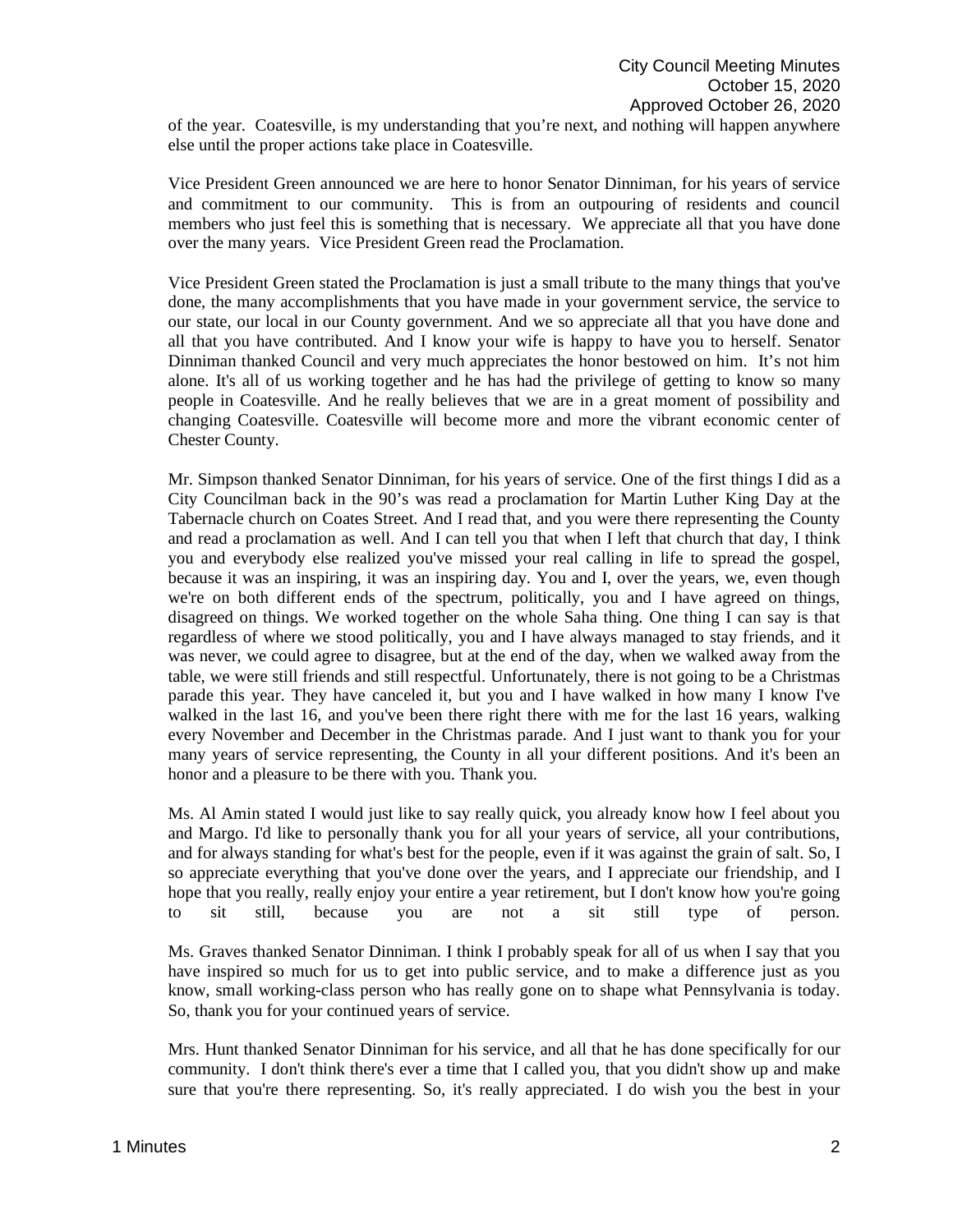retirement that you and your wife and your family can enjoy each other and do some things for yourself for a change.

Mr. Folks congratulated Senator Dinniman. A lot of people don't get to retire. Um, if you can find some more money for the City. I would appreciate it.

#### 2.  $2<sup>nd</sup>$  Century Alliance – Sonia Huntzinger

Mrs. Huntzinger echoed everyone's comments to say thank you for your many, many years of service, your dedication to our community here in Coatesville and all the best for a very relaxing and enjoyable retirement. Congratulations to you.

Council, thanks for the opportunity to update you on just some of the highlights that we've been working on in the last few. Well, it's been a while since I've updated you, but just a quick recap for those of you that are listening, that might not be familiar. We were formed back in 2015 when the City celebrated 100 years as a Third-Class City, hence the name Second Century. We were formed to ensure the Coatesville second century economically prosperous. And as many of you already know where the public private partnership between community stakeholders, the City and Chester County, add our formation. We crafted a five-point strategic plan to improve the City's economy. And those five points I'll remind you are stabilizing and strengthening the residential neighborhoods, revitalizing the downtown commercial core, improving the overall quality of life for residents and businesses, bringing jobs and economic opportunity to the community, through development opportunities and communicating the City's assets and competitive advantages.

So, I'm just going to touch on a couple of the things that we've been working on. In the residential neighborhoods, we consistently have been working to engage the residents, getting them involved and empowering them to take ownership and an ownership stake in their neighborhoods and in their community. Working with Mr. Logan, and Uriah Cole on building a home ownership program. And also, since COVID, we're spending a good deal of time trying to ensure that the residents have access to the programs and services that they need during the pandemic. We've participated in the, get out the vote event. And we've been working diligently on getting the census response numbers up in the downtown. We initiated a facade improvement program. And right now, we have three property owners who are working on their buildings. We have one at 28 North Second Avenue, 234 East Lincoln highway. They were working on a facade there, and the Coatesville Flower Shop is also making improvements to their building. We are granting more than more than \$20,000. We've granted more than \$20,000 to improve the aesthetics of the commercial core with that Facade Grant Program. And we reapplied for more funding to capitalize that grant program more, so that hopefully we'll be able to do three more facades. Next year. We've also been working with Mr. Logan and the City engineers to get the word out to the property owners and businesses about the streetscape improvements that are under construction, making sure that our residents downtown and our businesses know what's happening when and what they can expect. And we're working with NeuSoma, the City's communications contractor, we've developed a couple of educational videos, well, an educational video series to help the businesses market themselves through that, through the pandemic regarding quality of life. We're working with our community police officers on a program called crime prevention through environmental design.

We've underwritten the tuition for two officers to take a course in this preventative science where they'll learn techniques to manage the physical environment that will ultimately mitigate criminal and vagrant activity. These tools are going to be valuable as we further develop the properties and make changes to the physical and infrastructure of the City in an effort to bring jobs to the area back. In 2019. we initiated a partnership between the City of Coatesville, South Coatesville and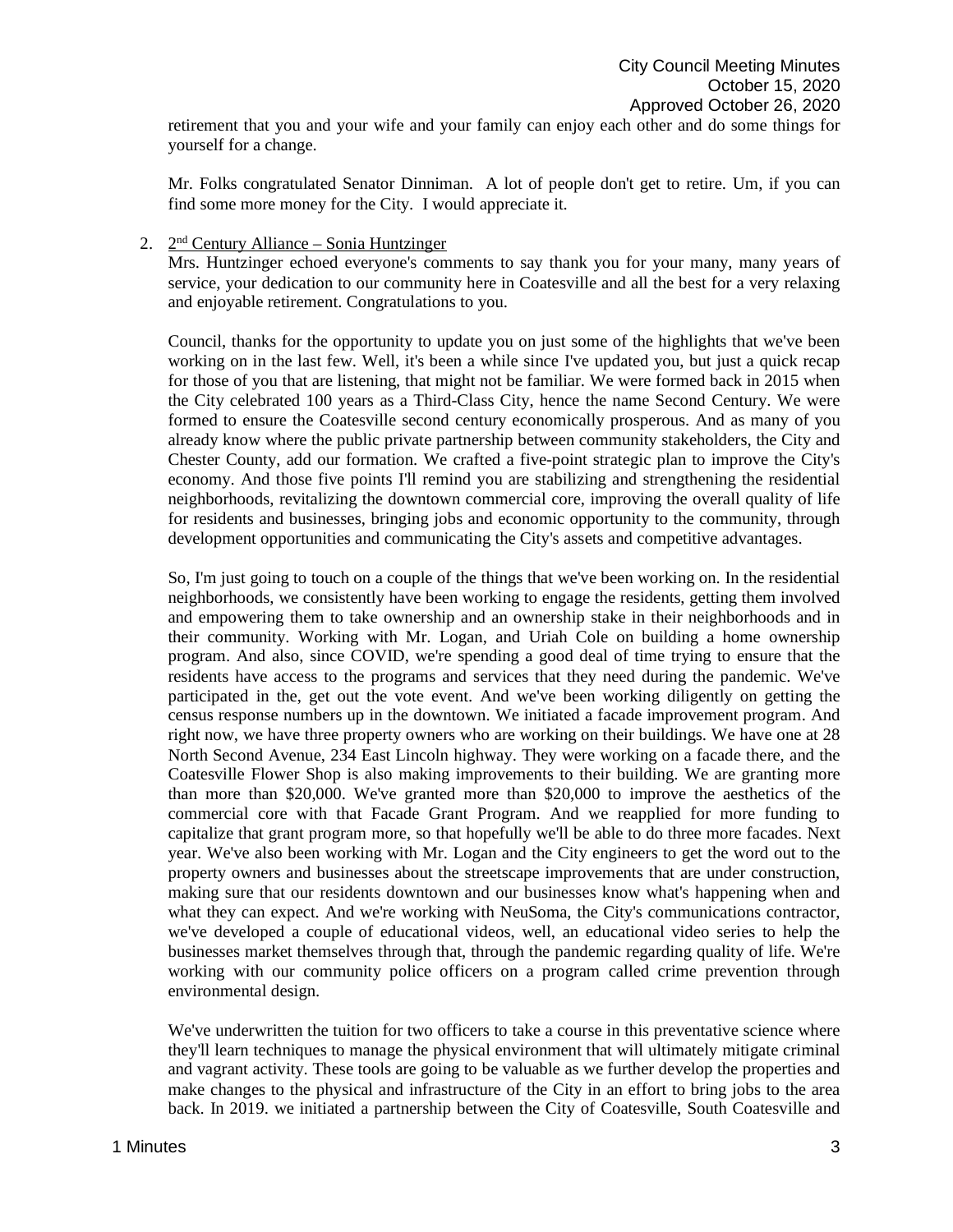Valley Township to explore a micro regional economic development plan. Second Century facilitated a whole community grant application to the Chester County Planning Commission for a vision partnership grant, that grant was awarded. And we put a working group together, comprised of representatives from each of the municipality's administrations. We contracted with 4Ward Planning to conduct the study that would result in a plan to attract industry sectors to the area, bringing jobs and opportunity for economic mobility. That final report was presented to the public back in July. And the video recording of that is on the City's YouTube channel. If you haven't seen it yet. We are now at a point in that process where each municipality has to send the final report back to the grant to the Planning Commission. So as an agenda item tonight, or maybe not even as an agenda item, um, we can just have council direct Mr. Logan to authorize Kevin to review that report. Once that's complete, once he reviews, it comes back to council for acceptance, and then we'll reconvene the working group to strategize on how to implement it and, and move forward with that project.

In addition to the above activities, we're working with closely with Mr. Logan on real estate development projects, meeting with potential developers, developing advanced projects that are already in the pipeline. And we've been working very closely with the redevelopment authority on their priority projects, help them navigate the proposals on the flats and continuing to work, to advance the train station project. Lastly, since we've been working in Coatesville now for five years, and we've evolved as an organization, we're now working on an internal strategic plan for the future of the organization, we've contracted with a strategic planning consultant. Who's helping us through this process. And as part of the process, all of you will have an opportunity to weigh in on our role in the community over the course of the next few weeks, you'll be invited to participate in an interview and provide feedback on our work in Coatesville and how we can continue to be a benefit to the City going forward. So those are just the highlights

The County allocated \$400,000 to the Chester County housing partnership in which Urias Cole has been working on. He has been doing some outreach to MCAC because I know I'm CDC is looking to work in the home ownership space, and he's trying to pull all of the programs together and better understand who's offering what, so we've got first time home buyer, down payment assistance, all kinds of financial literacy programs, all of those, all of the lots of different organizations, both public and private are in that space. So, he's trying to pull all that together to make sure that we're delivering the services and programs to the residents that want them and that are ready for them. And, creating an inventory of the properties that are going to make sense for those, for those that initiative as well.

Ms. Graves asked about when we talk about Vagrant activity, is that like unhoused and unemployed? Ms. Huntzinger explained not necessarily, So Vagrant is loitering where loitering is not allowed by law. It's just any kind of criminal or behavior, so not necessarily homeless? Ms. Graves stated okay, I just wanted to make sure we weren't making like anti homeless. Ms. Huntzinger explained No, in fact, one of the things that our partnership, when the County affords us access to resources in the County that were otherwise never brought to bear on the study, and one of those programs is the decade of doorways program. Which is very active in the City of Coatesville? The decade to doorways is a great program that provides affordable housing and helps a lot of people who are displaced and homeless.

### 3. Presentation of Preliminary Budget

Mr. Troutman stated we are going to spend just a few minutes at a fairly high level talking about some of the framework that will be the budget process. And most importantly, for tonight, the objective is very simple. Start the process and it begins with the advertising schedule and around that I'll also be providing, as you can see on this slide a little bit more detail, but for the main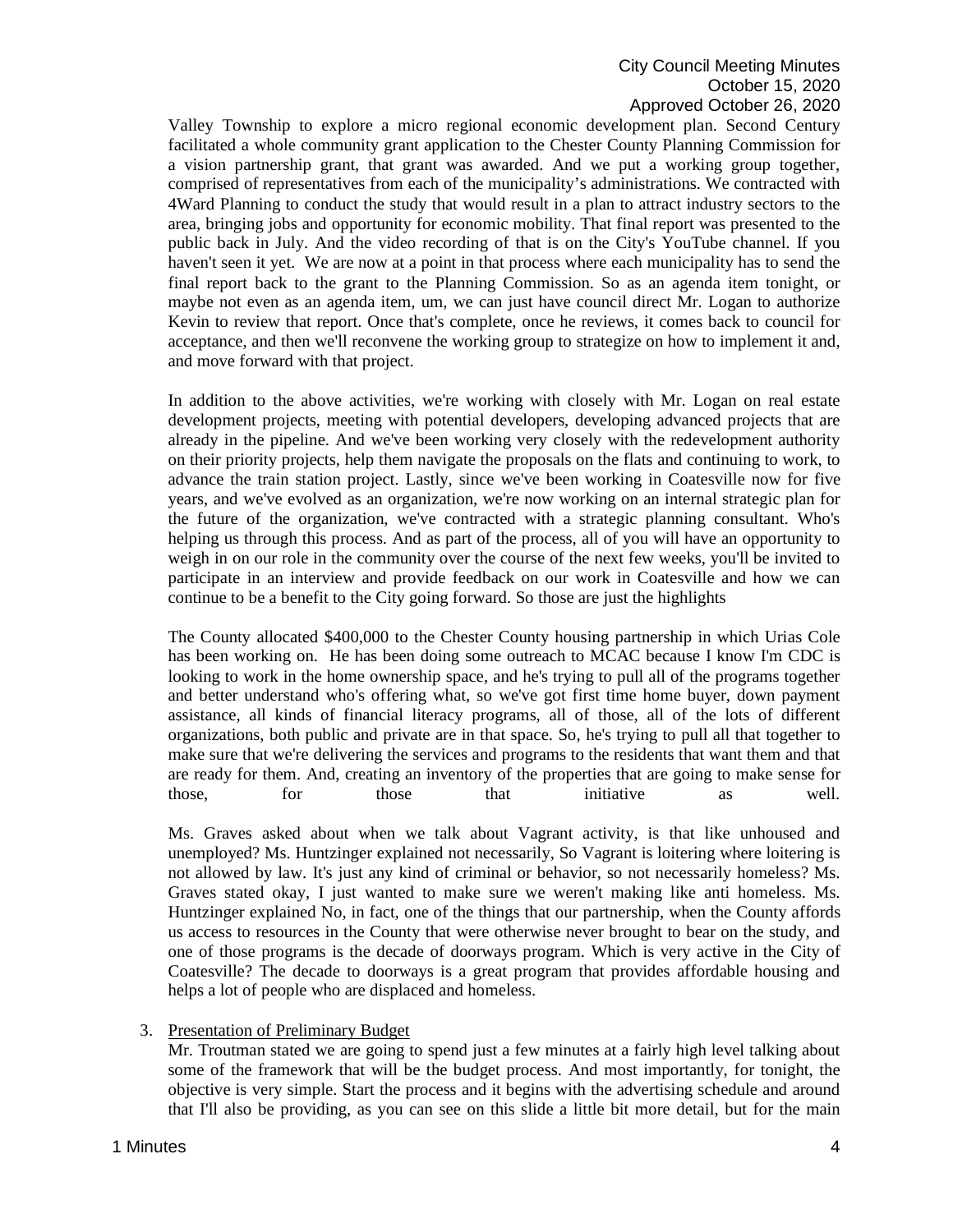purpose of tonight is beginning the process. I would just highlight that the date opportunities or budget workshops referred to are the budget workshops on the 22nd and the 29th from 6:30 to 8:30 pm. The workshop is where we cover the nuts and bolts of the budget. Council will obviously be giving their input and their decisions as to what they want changed and framed. The schedule is in your package. And that's the full schedule of the dates.

The presentation is a little bit of a recap or refresher of what we're going to be talking about with the budget. There are six funds, six groupings of financial information that represents the activities for the City. The General Fund houses all the day to day. The Solid Waste is specific for just the trash and recycling. The Debt Service is singularly focused on paying off City Hall renovation of financing. The Capital Reserve is by far the most complicated. It has all the infrastructure. It's those investments in the infrastructure of the City. The Liquid Fuels is restricted based on the Pennsylvania laws and rules around the funding we get from the fuel taxes. The Grand Prix Fund is new to this list. The first five were last year and every other preceding year, this is a new one that we're now going to fold into the regular process here. We are just going to make it more formal and more part of the process.

The projected budget is being presented with no increases in the two main fees that an owner resident would see. As we go into 2021, the major impacts in assumptions. This is a more complicated year because of that infamous word COVID, it is complicated because of some things we didn't spend in 2020 that we normally would have spent revenues are impacted as we all have discussed at different points because of the impact on employment, the impact on the ability to pay real estate taxes, the timing, extensions that we gave to pay during the face period through the year of 2020, there's a lot of issues that we just don't have the answers for because of the timing. And those will flow into 2021. And so, we will talk through the assessment of what we know, what we don't know, what we can reasonably estimate, et cetera. But what I thought I do is just put down on a simple format, not getting lost in numbers, just what the impact would be. So, as you can see on this slide, we're looking at COVID and those are the minus signs. It impacted 2020 and 2021 on balance. Both of them negatively capital projects were delayed, virtually no infrastructure was done this year in 2020. Why there's a plus in 2020 is because the City pays essentially the soft cost, the engineering, the inspection costs out of pocket, and the grants and funding pays for the hard costs for building the roads and doing the, the re the, the infrastructure types of things. We frankly didn't have to pay any of those inspection or engineering costs. We are sustainable. But next year, we're going to be putting them into projected to be doing what we should have been doing this year. The next year there's going to be a negative impact on the budget. And so, the opportunities zone, we see the real estate transfers that have come through substantially because of all the transactions of the sales of properties and the purchases that generates a transfer fee, the new development permits. This is a huge factor in the next year is projected budget on both the revenue and expense side, based on the next phase of those transactions, where the developers have bought the properties they're going to be putting in for permits, that we're going to have to absorb the costs of those with appropriate CS, job creation. We are going to have substantial construction and ongoing employment for next year.

The bonus of all this was, that was a little surprising that flushed out was several properties that were exempt are now going to be taxable. And so that's starting to flow through, and there's a good projection that we have stopped the negative downward reassessments that have been affecting our assessment values since 2006. I'll go on to a few more of the impact, the staffing. We have vacancies this year, we're projected to fulfill them. Next year. We have three part time positions that were projected for next year. We had the increased compensation per the bargaining agreements that are costing us increased dollars. We also are going to have a projected cost of changing out our software. We have insurance increases for healthcare, for businesses, for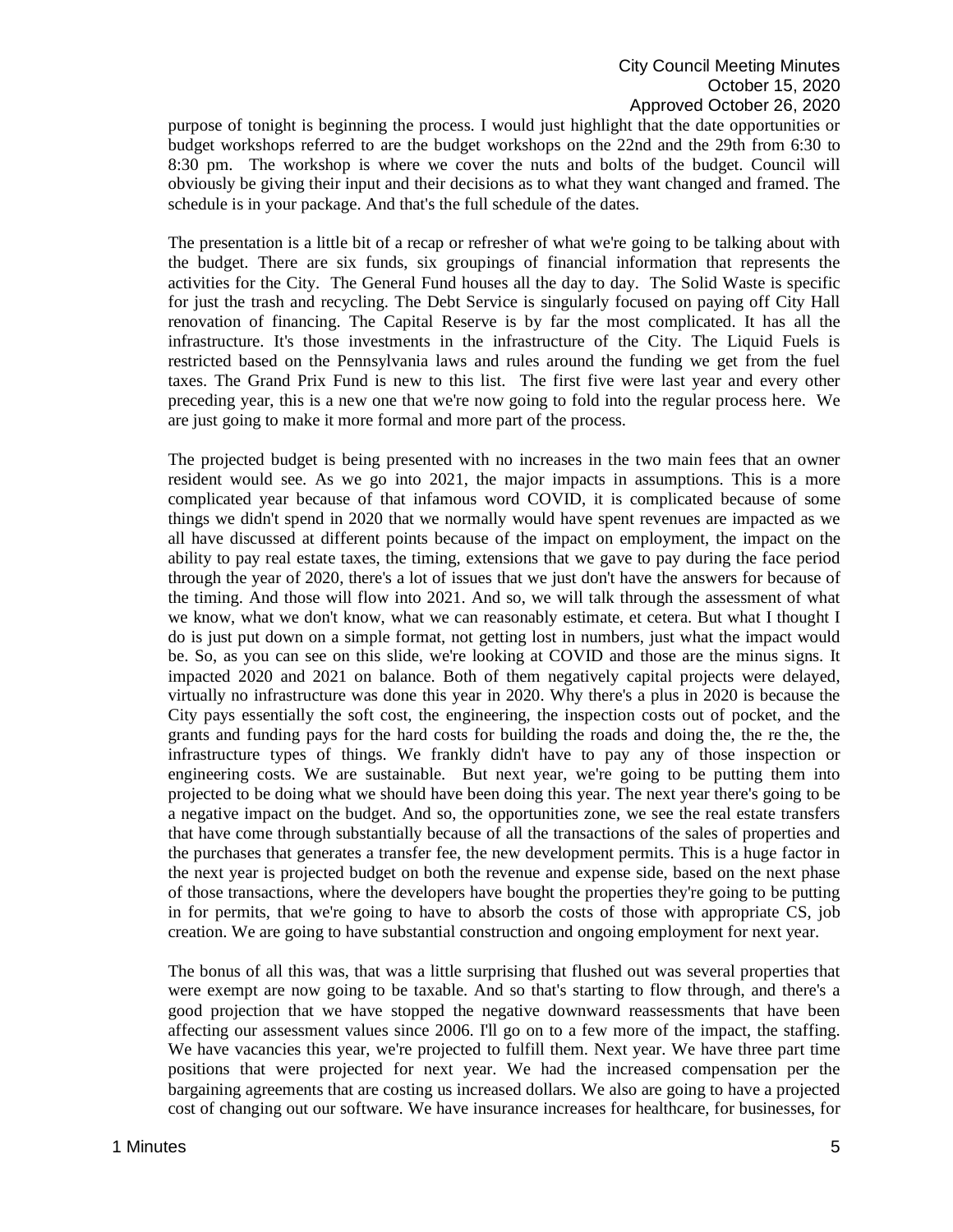business insurance, and we have increased pension costs. When you take the ones I just listed and talked through is essentially less than a dozen items that account for the bulk of the increase, all other, several hundred different items that get budgeted are accounting for about a half a percent increase.

If we focus on the bigger items we're going to get essentially all of the increases accounted for and discussed. The numbers portion shows the different funds, and I'm not going to go each one detail, but essentially we're talking about the general fund reflecting, largely the permits, but the items that I just talked to with the pluses and minuses; the solid waste, no increases on the revenue, but we're going to have an increase in call it an inflationary increase on the main contract; capital reserve that reflects the huge increase of just doing work that was essentially stopped this year; and Liquid fuels, the state has already distributed the amounts that we're going to get in letter form that will actually receive in March, a 10% decrease in the revenue funding. We already know it's down and as a nuance is going to be down in all likelihood 2022 as well, because this amount that you see in front of you only reflects about three months of COVID impact. We have to be thinking ahead on utilizing the liquid fuels dollars prudently, which essentially means we're not buying equipment, heavy equipment. And then the debt service won't be changing much because of it is set. And then the grand Prix is here and as we all know, it was not held in 2020. So that's why it's such a huge change.

Council discussed different dates for the budget workshop meetings as there are conflicts with various Council members for Thursday meetings. Mr. Troutman stated he would look into other dates and adding additional workshops.

### **Citizens Hearings – Regular Action Items Only (3 Minutes)**

There were no comments at this time.

Mr. Folks made a motion to close citizens hearings regular action items only; Ms. Graves seconded the motion. Motion passed 6-0.

### **Regular Action Items**

1. Receive and consider Resolution No. 2020-17 Resolution adopting an amended City of Coatesville Master Fee Schedule Mr. Simpson made a motion to approve Resolution No. 2020-17 adopting an amended City of

Coatesville Master Fee Schedule; Ms. Al Amin seconded the motion. Motion passed 6-0.

2. Receive and consider authorizing the advertisement for the Special Meetings and work sessions for 2020 Budget

Ms. Al Amin made a motion to authorize the advertisement for the special meeting and work session for the 2020 budget; Mr. Folks seconded the motion. Motion passed 6-0.

3. Receive and consider First Reading an Ordinance amending Ordinance no. 1186-2002, authorizing the City of Coatesville to enter into a commitment agreement to lend up to \$500,000.00 to the Downtown Revival Limited Partnership for an Urban Renewal Project subject to a Promissory Note and Mortgage and Security Agreement and conditional assignment of leases and rents to the City providing for the repayment of same in forty (40) years, to authorize the City of Coatesville to enter into a Subordination Agreement with Downtown Revival Limited Partnership to change the City of Coatesville's fourth priority junior mortgage to a second priority junior mortgage subject to any additional terms and conditions advantageous to the City of Coatesville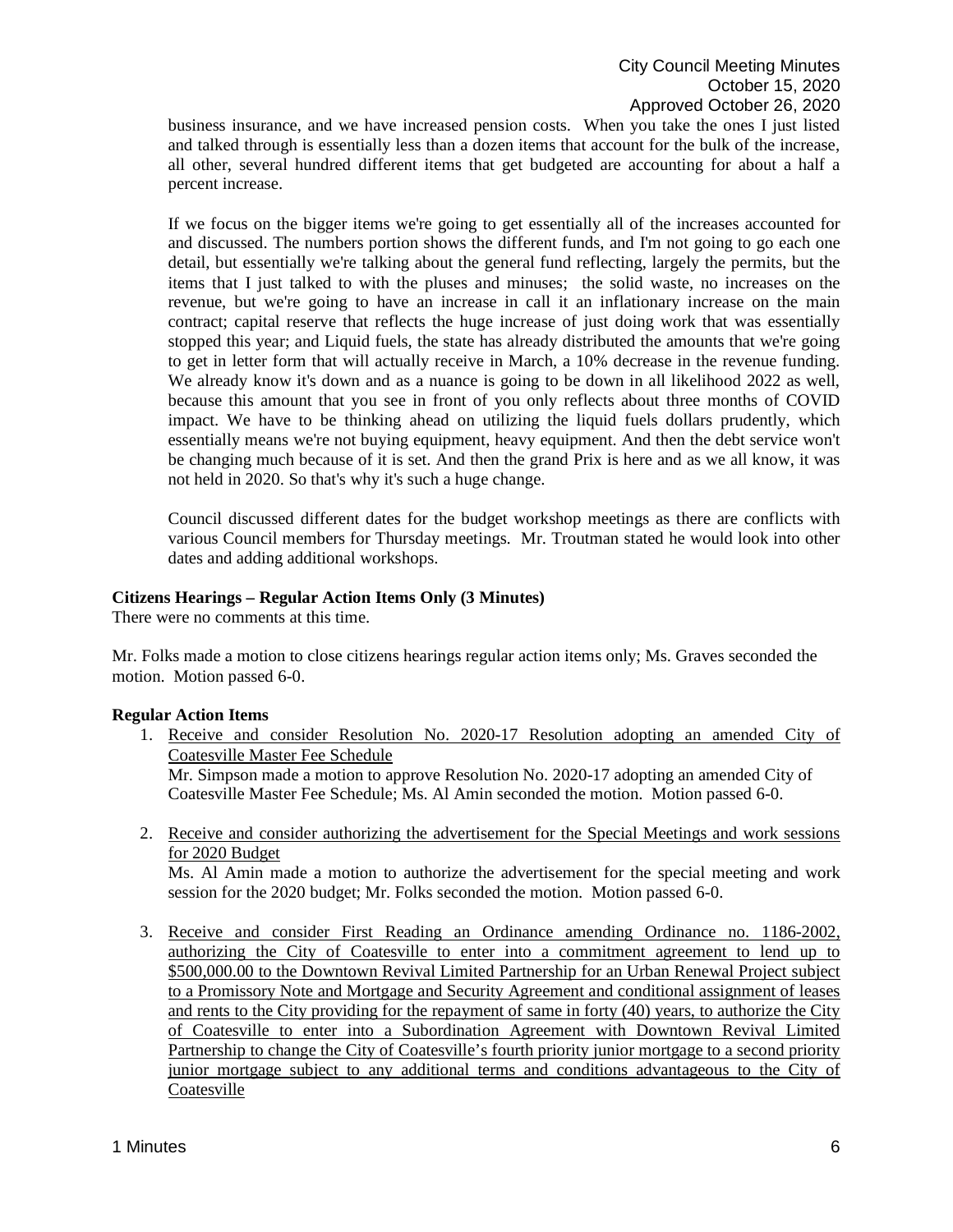Mr. Simpson made a motion to approve the First Reading an Ordinance amending Ordinance no. 1186-2002, authorizing the City of Coatesville to enter into a commitment agreement to lend up to \$500,000.00 to the Downtown Revival Limited Partnership for an Urban Renewal Project subject to a Promissory Note and Mortgage and Security Agreement and conditional assignment of leases and rents to the City providing for the repayment of same in forty (40) years, to authorize the City of Coatesville to enter into a Subordination Agreement with Downtown Revival Limited Partnership to change the City of Coatesville's fourth priority junior mortgage to a second priority junior mortgage subject to any additional terms and conditions advantageous to the City of Coatesville; Mr. Folks seconded the motion. Postponed

Ms. Al Amin asked to postpone the question of the approval of First Reading an Ordinance for Downtown Revival Authorization Subordination Agreement until the next meeting; Ms. Graves seconded the motion. Motion passed 5-1. Mr. Simpson was the dissenting vote.

Mr. Verwey explained in order to make a subsidiary motion on the original motion, there are two for purposes of delaying a vote on a motion. The first is to seek to table the motion or one can make a motion to postpone the question to a date certain or a time certain, in this case it was a subsidiary motion, to postpone the decision or the question until the next regular council meeting. That's once that's a motion made and seconded, and there can be debate about moving, delaying the vote until the next session. The debate is not to address the substance of the underlying matter to be voted upon. If council approves this subsidiary motion, the matter would be postponed until the next meeting. The motion overrides the first motion.

Ms. Al Amin stated she asked for it to be moved to the next council meeting is because I think there's matters within it that still need to be addressed.

### 4. Receive and consider Ortiz Settlement Agreement

Ms. Al Amin made a motion to approve the settlement as provided by City's counsel based on the payment of disability benefits to Officer Ortiz's; Mr. Folks seconded the motion. Motion passed 5-0-1. Ms. Graves abstained from the vote.

Mr. Verwey explained that Mr. Ortiz has agreed to enter into a settlement agreement for the payment of disability benefits from the City arising out of an injury he sustained. The motion would be to agree to the settlement as provided by the City's counsel to approve that settlement based upon the payment of disability benefits. Chief Laufer explained that this is a non-service related disability.

### 5. Receive and consider Rosado Settlement Agreement

Mr. Folks made a motion to approve settlement of the case Rosado versus the City of Coatesville for the sum of \$3,500; Ms. Al Amin seconded the motion. Motion passed 5-1. Mr. Simpson was the dissenting vote.

Mr. Verwey explained Council would need to make a motion to consent to the settlement of the case of Mr. Rosado, the City of Coatesville for the sum of \$3,500. The case involved a lawsuit brought by Mr. Rosado against the City of Coatesville regarding the City towing his vehicle. His insurance counsel has addressed that litigation has recommended accepting a settlement of that case in the amount of \$3,500.

Ms. Al Amin made a motion to close action items; Ms. Graves seconded the motion. Motion passed 6-0.

### **Discussion Items**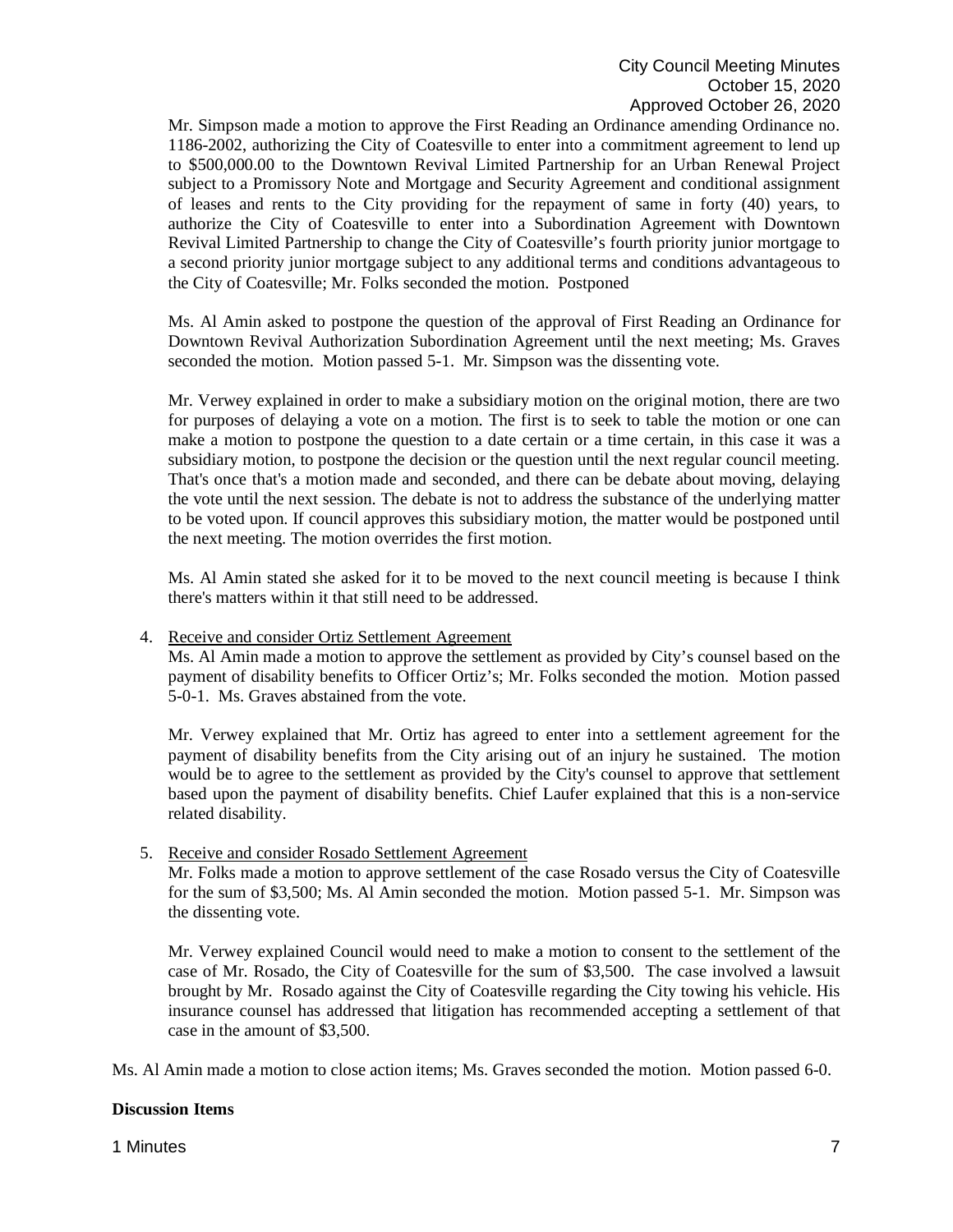1. Meeting Minutes

There was no discussion on meeting minutes.

# **Reports**

- 1. Solicitor
	- Mr. Verwey announced he:
	- Worked on a number of issues for the City, including attending tax hearings before the Chester County tax assessment board to seek exemptions of City property from taxation.
	- Worked on matters relating to the RDA with regard to proposed developments and the sale of RDA property.
	- Worked on zoning issues regarding a number of different properties within the City with the City manager in regard to propose uses of those properties.
	- Worked on a number of Right to Knows issues along with members of my firm to address particular three right to know matters currently pending a recently resolved which involve a good deal of information that we're trying to assess and respond and respond to those requests.
- 2. City Manager

Mr. Logan thanked the community residents for your comments. We really do appreciate your participation via YouTube. I'll get to some of your comments a little bit later. I just want to report out a few items. The first one beginning with our business, including development, as I have been recording in reference to the development and revitalization of the City. We recently submitted an application and we need a team, the grant team that's made up of Colleen Terry from ECON Partners, the RDA and the City of Coatesville. We entered into a multimodal transportation and fund application, that was entered September 30th. We were submitting that to the RDA. The application request is to the main department, community and economic development. It's designed to support the construction of the multimodal parking facility or the garage of the Train Station. We are building our capital stack to make the garage and actually bring it to fruition. We are very excited about this application and we look forward to the outcome of the solution. In addition to that, work has started on the First Avenue and Lincoln highway. Some of you may have noticed the construction has started, they are right next to the bank building that started on October 5th and that is probably going to run for the next four to five weeks. I'm very excited about this. The Streetscape initiative and construction will go from Rt 82 to Second Avenue. We had some rain that slowed some things down, but the guys are back out here, the South side of the streetscape of Lincoln and the bank, what it should be if all goes well should be completed by November  $4<sup>th</sup>$ . We are going to repurpose the planters in various locations throughout the City. There is they a great group of volunteers that are working together here in the City. And we're very appreciative that, that group has taken on the charge to help us repurpose those parts.

The Coatesville Real Steel Talk, and it was our first opportunity to bring together, the community along with some of our stakeholders and community leaders to have an open dialogue with our residents about a number of issues that have been going on not only in the City, uh, but throughout the country and that includes no police brutality, just policing in our communities. In addition to what we are doing as a community for our young people and for a workforce. Event moderators were Council Member Nydea Graves, Council woman Al Amin. Guest speakers included Chief John Laufer, Jarvis Berry (Executive Director) CYI, Fred Sharpe (OIC Program Director). We plan to have these on a quarterly basis. We want to address a number of things that are going on in our community, both good and bad, and we want to talk about issues that we can improve on. And more importantly, I would want to be transparent to the citizens of this community. And so, we're looking forward to the next series and we hope you all will participate.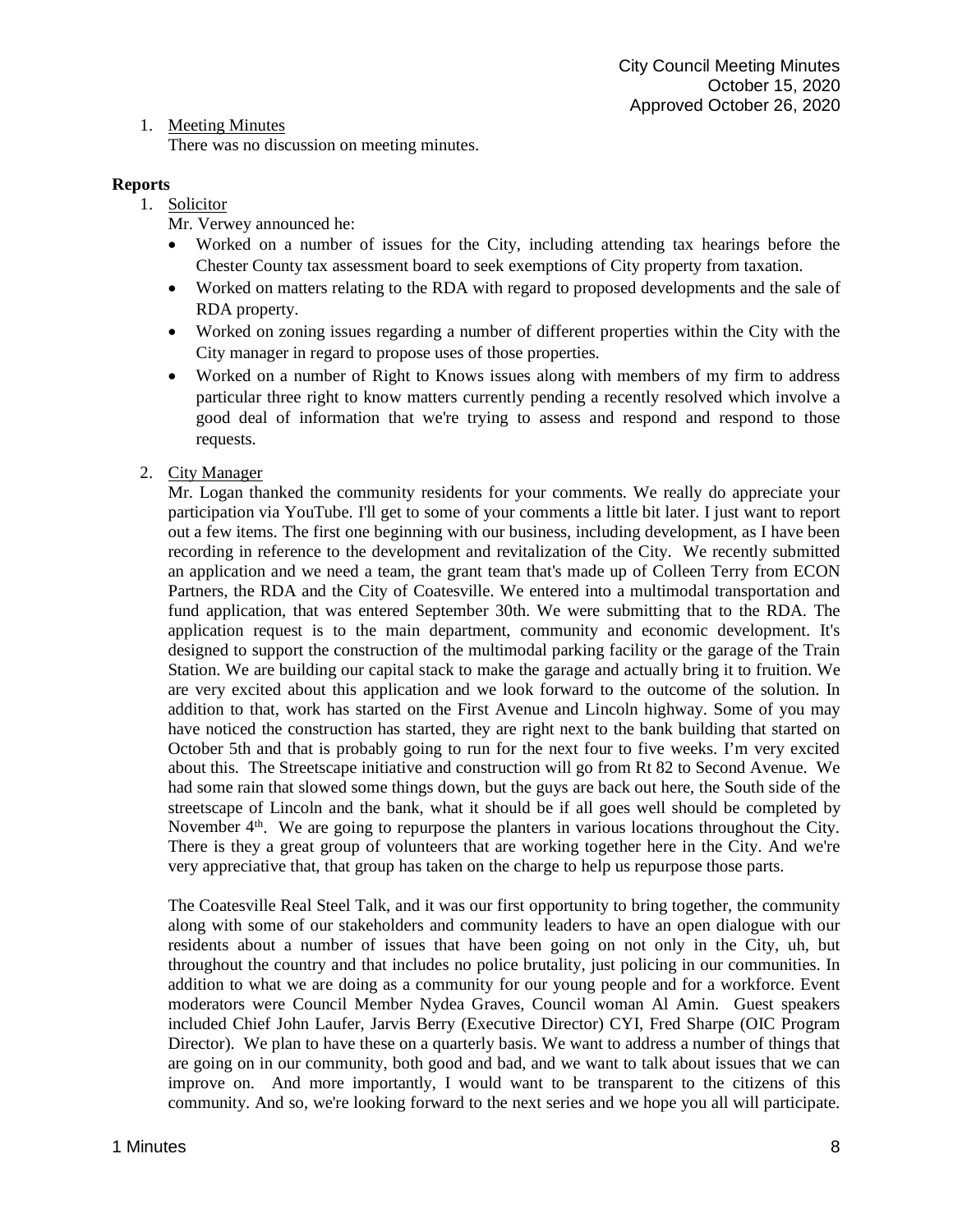We'll try to hold them outdoors as much as we can, during the winter months it maybe a little hard to do that, but that is our goal.

We still have the COVID testing site here in the City of Coatesville at Lutheran Church of the Good shepherd. That site is open on Thursdays from 10am to 3pm. Many of you have been following the Covid numbers. We are still trending high. But one of the things that I have noticed throughout the City of Coatesville, more and more people are wearing a mask and they are keeping their distance, which is great. We still have to talk to our young people about it. We did have an uptake a couple of weeks ago in the City. And, because we, we don't know who the individuals are. I'm wearing a mask to help prevent, or at least reduce the infection rate. Put on a mask, but if you're six feet, eight feet away, that mask can actually save your life. On October 6th, many of you may have seen governor Wolf's amendment on guidelines for safe gatherings. You can go onto the governor's website to look at the copy of the amendment, as well as the new guidelines and regulations. This is a precaution because the numbers have been going up and statements of Pennsylvania. We talk about Halloween and we agreed on Halloween this year. It's going to be on Saturday, the 31st, a couple of comments came in from the community. They thought 4:00 pm was early. I think that came out because they didn't realize that Halloween was on a Saturday this year. So, the idea is to have Halloween. We are going to post on our website on how to navigate the Halloween the season. And it's some really good tips on how to do it. Some of them are great, fun things that you can do with your families. And for those of you who would like people to come to your homes for Halloween, the little chart there that has allowed to have some great recommendations to keep your trick or treaters safe as we.

Mr. Logan explained in reference to public participation for citizens comments. A number of residents wanted to know if they could participate more in our zoom meetings or in our public meetings as if it was live. And one of the things that we went back, we spoke to our solicitor and we looked at some of the other municipalities, and we have conversation with all the council members and based on technology being the way it is, we can provide a way for the community to come in on the citizens portion of our meetings and they will do what they would normally do if it was live> They would register. And its a simple way to do that. We will post this as well, but I'll just give you a quick demonstration, for those of you who have a cursor, you just go right down to the chat and you click on chat and residents will be able to put their names in along with their address as if they were at a live meeting. What we would do is when we are ready for the citizens portion, we read their names along with their address, and they will have three minutes as it was a live meeting, after the three minutes has expired, their microphones will be muted, and then we proceed to the next resident for the next person who would have a comment. The resident/citizen would need to put whether the item is and action item or non-agenda item. This would need to be distinguished prior to the citizens hearings. So, we would basically duplicate the forms that we normally have upstairs. And we would just put that in the instructions.

On October 19th, the City of Coatesville has partnered with United Safety along with CYI and the young women and young men in charge. We are bringing approximately 30 students out to United safety for a workforce and development program. The students will get an opportunity to tour a 20,000 plus facility, and there is a lot of space to move around, a lot of social distancing. The actual workshop in training will be provided by skilled employees at United Safety. They will focus on different skills, such as mechanical, welding, computers, basic tool budget, and more. This is pilot program. This speaks to one of the initiatives that's dear to my heart, and that's creating a workforce pipeline for the City of Coatesville residents and young people. We are very excited that United safety has stepped up as a champion to assist in this and they've gone out of their way. I mean, you should see what they're doing for the people. Krapf buses is providing the transportation. They have four or five buses and they are following the CDC guidelines. This is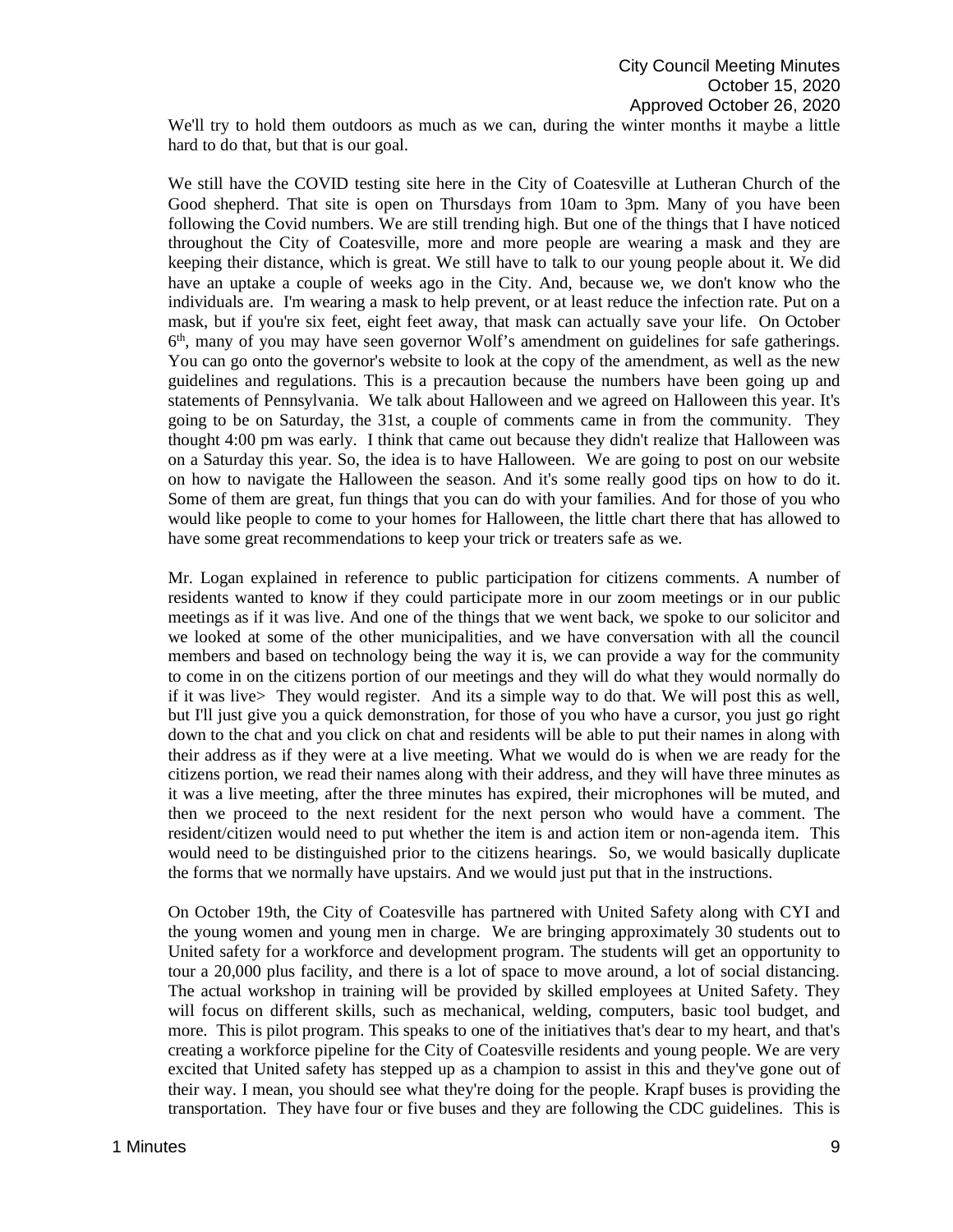a wonderful group effort, that industry and families are putting together. So we're very excited. We are going to be excited to hear from these students. The students are between the ages of 12 and 16. I think they're going to be very excited about their experience.

#### 3. Finance Director

Mr. Troutman announced there is an update in your package. We are two thirds of the way through the year. The circles on the sheet represent that each of the funds is spending less than the proportionate part of the year. So, their spending rate is less than what was budgeted, and all four of the funds that are reflected here do have favorable year to date balances. Three of the four are favorable to budget. And that's a quick summary of the overview of the financials through August with the major caveat. We do not have the bulk of the impact of COVID to affect us yet. I'm not saying it will, but our major impact will first be felt late October and the month of November, that's when we're going to have a better feel for the extent that the City has been impacted. But so far, we are weathering it, as well as can be expected.

### 4. Chief of Police

Chief Laufer stated the Police Report will be the first Council meeting of the month. The intention is to sort of give a recap of the previous month, from a statistic and a major event perspective. Then also maybe just touch briefly on some upcoming things that might be happening in the next month. Statistically, our UCR report is what governs our statistical reporting as mandated through the state. And then through the FBI each month, we submit our uniform crime report, which basically just breaks our reported crime down into two categories, ones or twos, the ones are more serious crimes and the twos are lesser crimes. Typically, we average about between 40, uh, part one offenses and 70 part two offenses per month. And that really hasn't changed during the COVID months here. Since March, the total number of crimes have stayed pretty steady. The month of September reporting was 39-part ones and 69-part twos. So, we have remained pretty consistent. The one thing that we have noticed in our crime trend, during our COVID months here is that the violent crime seems to have decreased for occurrence here in the City. Although we did have the one spike in September, where we had the three shootings in the one day. That was sort of an aberration that we had experienced when you look at the last one since March and until present. We are hopeful that that trend continues as we hopefully begin to come out of our COVID experience here. The other statistics that we do report on our website on our Facebook page rather are those statistics that are generated out of the 911 center. They do a good job of putting together a nice pie chart that we put out on our Facebook page for those who follow us on Facebook and are statistically minded. They can look at the nice chart that's provided by the County. And for September, we responded to 1,446 calls generated through 911, and that's pretty much typical for us for a call volume with regard to what is generated through the 911 center. We also maintain a call log on station, which for the month of September was 2,308 and that includes the 911 center calls. But then there's also typically about a thousand additional calls in that number that we field here on station, when somebody comes into station to report a crime, or phone the station directly to report an incident that we have to respond to. So, that also gets factored into our statistics for a number of calls that we respond to each month. So that's our statistics. Typically, the UCR stats are always available on the state's UCR webpage for anybody that's interested. Unfortunately, this month they are down for maintenance. In future months, toward the end of October, they should be available in the States, USTR webpage, where you can view the individual breakdown for part ones and part two offenses, not only for the City of Coatesville, but all the surrounding municipalities, also across the state, actually.

So, just some additional events that have happened in September of note. We participated in the annual salvation army barbecue, on September 5th, the Labor Day weekend. We had a couple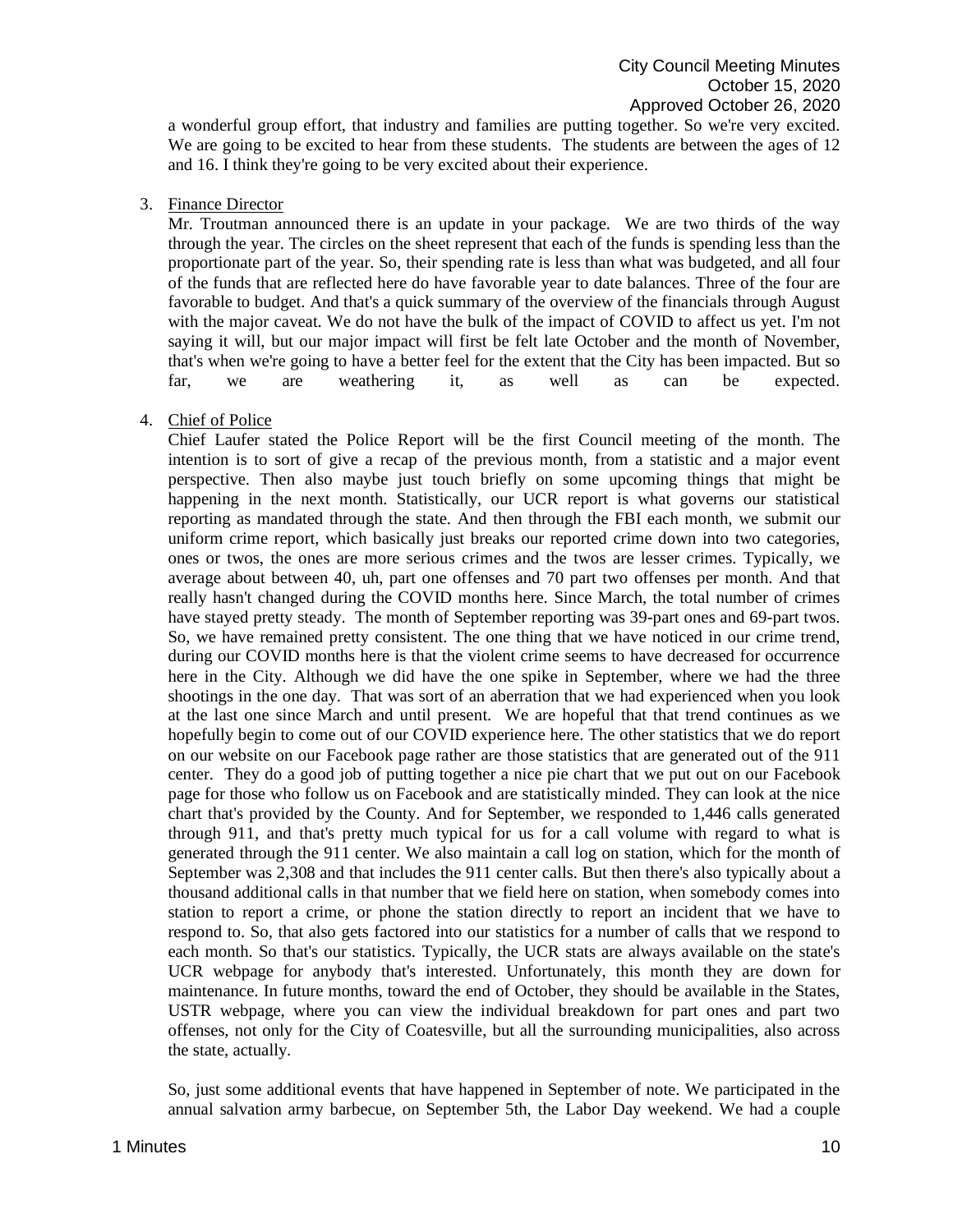# City Council Meeting Minutes October 15, 2020 Approved October 26, 2020

officers involved with that. One officer was working the grill, so we appreciated the opportunity to network and to make contacts within our community. We also did the Labor Day fireworks, which were a big hit, just a, really a great display of fireworks. We provided traffic control and some crowd control for that. It all went off without a hitch and was conducted safely. We also had September 19th which was National Law Enforcement Appreciation Day. We were really fortunate enough to receive a variety of different expressions of gratitude and support from our community for Law Enforcement Appreciation Day. We also participated in our first-round table that Mr. Logan had mentioned with our community partners and stakeholders. It was a start of a conversation and we hope to continue with those same stakeholders in the community. We also had statistically for the month of September, we had four Narcan saves which brought our total year to date of 23 Narcan saves by the Police Department that does not include a Narcan saves by EMS, but they are a police department generated Narcan saves. We also installed the, and gave away eight car seats, uh, during the month of September. Each of those car seats is professionally installed by one of our certified car seat technicians who make sure that the individuals that are receiving those seats know how to properly install them and safely use them so that our children are safe when they're buckled up in their car seats.

Additionally, we participated in, at the end of the month of September preparing for October, which is Domestic Violence Awareness month. We participated with the DVCCCC, the Domestic Violence Center of Chester County and did our Annual Purple Ribbon job where we put the purple ribbons up on Lincoln Highway in recognition of the month of October, and also our main street manager, Charles Green assisted us in making sure that we got those purple ribbons out there for everybody to see. Sonny did mention, just some upcoming training. She did mention that we are participating, through Sunny making the tuition money available sending two officers for the crime detection and prevention through environmental factors training. We are excited to get two officers certified in that. We have two additional trainings coming up. We have de-escalation and racial bias training on October  $22<sup>nd</sup>$  and we also have a upcoming program for DEA tape back coming up on October 24th, between 10:00 AM and 4:00 PM, here at the Coatesville Police Department. We are a collection site for that also, and just a general reminder to the community, to those who might be listening that we are certainly here to serve. We would be happy to answer any questions that anybody might have anytime during the month, we welcome anyone here at the police department for any of our citizens to reach out. And we certainly answer any questions that anybody might have. I'll just wrap it up here by just saying, we did receive a recognition, see if I can read it here. The Recognition is from the local VFW Post Number 287 for a Law enforcement Award, which was presented to Sergeant Rodger Ollis in grateful recognition of unyielding inherence to the highest ideals of law enforcement and maintaining, preserving, and protecting the lawful rights of all citizens. And it was presented by the Veterans of Foreign Wars or the United States Post 287. So, we just want to recognize Sergeant Ollis for his continued service to our community. I know he is known to most everybody, and it's nice to see him get the recognition that he so richly deserves from the VFW post. So, that will wrap up my report, as the first report here. If anybody has any questions, I'd be happy to answer them if anybody has any suggestions of what they would like to see added to the report for future months.

### **Citizens Hearings Non-Agenda Items Only (3 Minutes)**

Mr. Logan read the three issues from Paul Evans. The first is in reference to a matter that was on our agenda that was postponed tonight. and I will just read the, the actual top. It reads, I am concerned across numerous issues related to conflict of interest that there are basic rules of conduct that must be observed to avoid violation of common rules of ethics and Robert rules of law. If votes are being held, but alpha members are involved with a person benefitting from the vote. Council members should not currently, or recently receive a benefit or professional service with monetary compensation from that person to provide professional services or monetary compensation to that person. Three are in a contractual business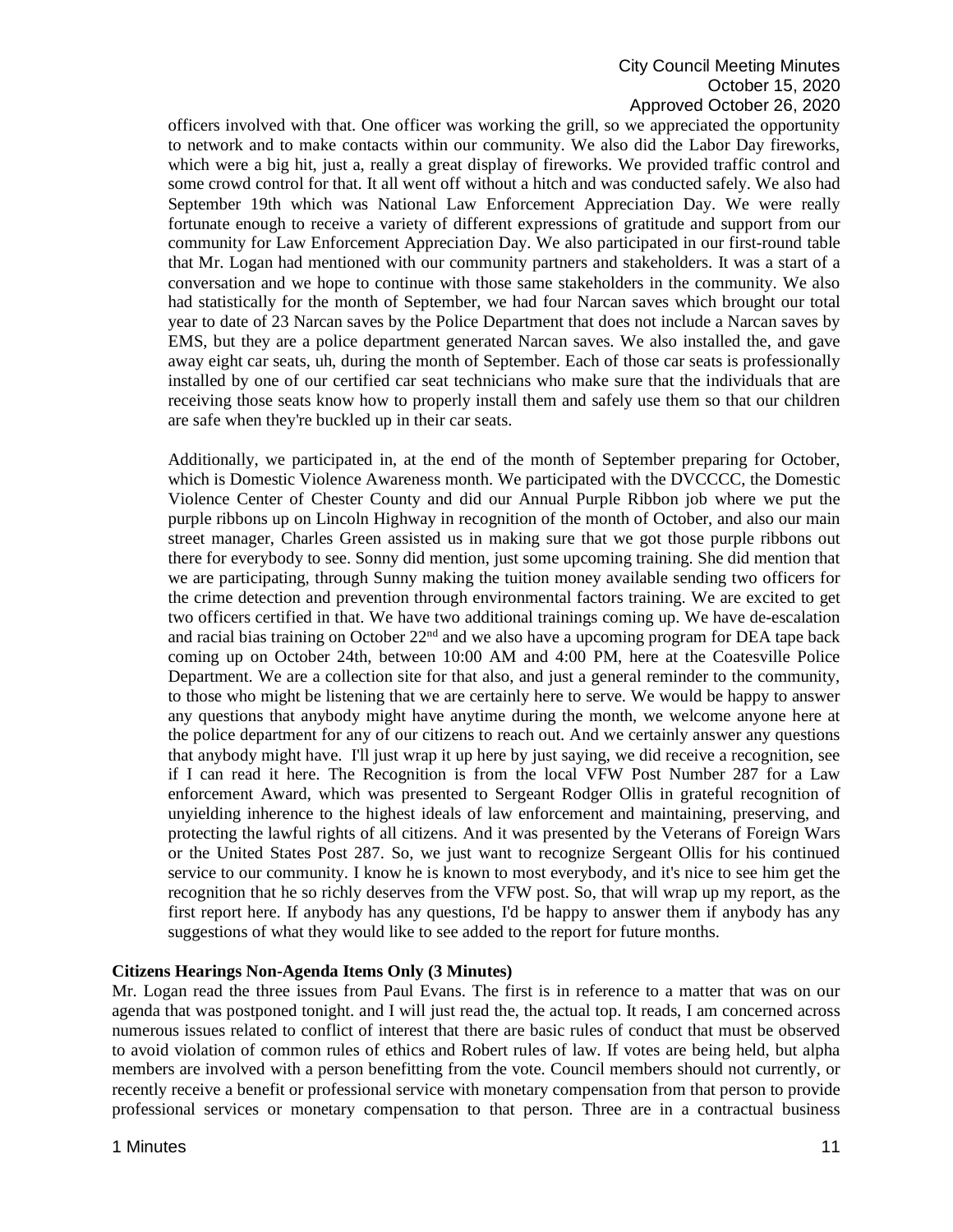## City Council Meeting Minutes October 15, 2020 Approved October 26, 2020

relationship, verbal or written or receiving a professional favor or benefit from, or with that person for, or sit on a board together and collaborate on and share information on projects and matters being voted on with that person. Then council members must remove themselves from the voting process to protect the interests of the City and its taxpayers. I suggest to you that one group for conflicts of interest may exist with various council members on a vote before council tonight, and that you must vet each member against one before, before they vote. In closing, I am requesting that an ethics board be created to oversee conflicts of interest scenarios to identify and root out potential improper influence to provide an even playing field in the City with no improper advantage until an ethic or until an ethics board and be convened in asking the City manager and solicitor to protect the citizens of Coatesville from conflicts of interest, the possibility of improper influence, as well as cronyism nepotism, and particularly prohibit activities in the City charter, as well as violations of the sunshine laws of the state of Pennsylvania in your, in your effectively leading the revitalization of the City. It is important that every decision is made under strong light transparency and free of any conflict of interest that may color people sincerely. Mr. Paul Evans, President Coatesville Housing Association.

Mr. Verwey explained that there is a state ethics board that does handle that, while there is a provision in the City charter addressing conflicts of interest and disqualify qualification from action. There really is no provision for the creation of an ethics board or panel, complaints regarding a violation of a conflict of interest governed by state ethics act would be referred to the state ethics commission for resolution, with regard to the provisions of the charter. There is no provision for an ethics committee or a group or anything to make that determination. It's going to be up to each individual council person to determine whether or not they believe they have a potential conflict of interest. The challenge would be that if there's a, a violation under the charter, of a conflict that the contract might be voidable. That would be on a case by case basis. If a member of council thinks they have a conflict or potential conflict, if another member of council thinks there's an issue, certainly you can talk about that and address the issue. It would have to be a benefit that's accrued by virtue of the contract that voted upon. For example, if you know, there's a bid for paving and a member of council is a paving company, they would not be able to vote on that contract determination if they had a direct interest in the contract. It is primarily if you're going to get the direct financial gain from that vote, you need to abstain.

#### Mr. Logan read a comment from Ms. Bailey

Ms. Laurie Shannon Bailey, founder and CEO Coatesville Area Juvenile Alliance invited the public to join the Pennsylvania Juvenile Task Force viral meeting on Wednesday. Fortunately, that was yesterday. I think you'll be able to go to the Pennsylvania Juvenile Justice Task Force website, you should be able to still get a, a copy of the virtual meeting that took place yesterday. In short, the goal of the task force is to issue recommendations that will protect, public safety, ensure accountability, contain costs, and improve outcomes for youth, families and communities in Pennsylvania leaders, from all branches of the state government form, the Pennsylvania Juvenile Justice Task Force. Last year, the task force is charged with using data, research and input from juveniles, the family numbers, the public advocates, et cetera, to develop a final report with consensus recommendations for legislative administrative and budgetary improvements to the States Juvenile Justice System. As part of the Taskforce, Study of Pennsylvania's Juvenile Justice System members are holding round table discussions to collect input from a wide range of stakeholders across the state general themes from these meetings, we'll be reporting back to the task force. It will be anonymous and no names will be used. The information that is collected from these round tables will be used in the taskforce for consideration in the policy development process. We'd welcome. Everyone's participation at the upcoming meetings for the task force. So once again, you can click onto the Pennsylvania Juvenile Justice Task Force website for more information.

Vice President Green thanked Ms. Bailey, unfortunately, with our meeting being rescheduled, we missed that zoom, but we can view it now. Thank you. And I guess they'll have upcoming meetings that maybe we can participate. Are there any others?

## 1 Minutes **12**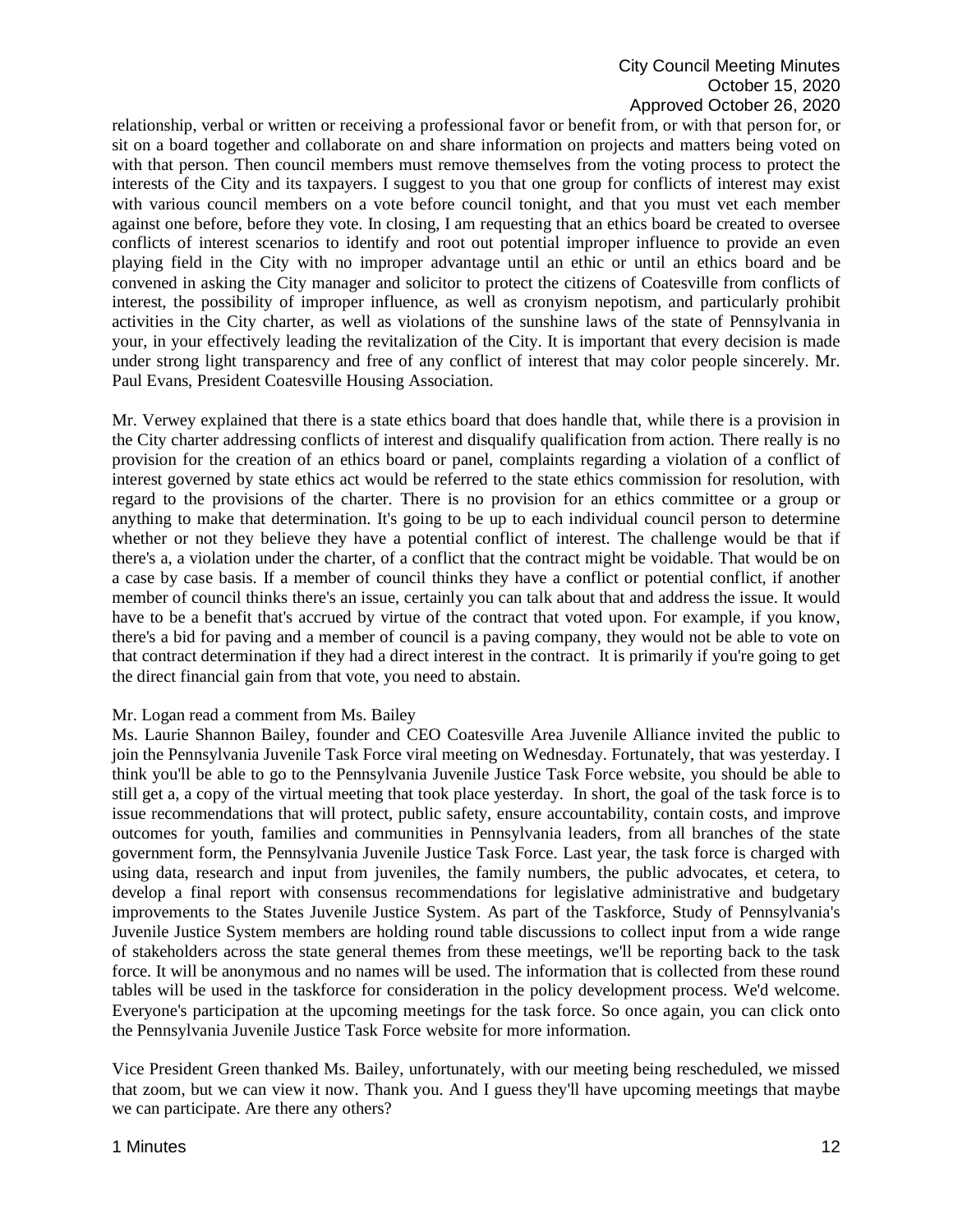Mr. Logan read a comment sent from Ms. Bailey

Laurie Shannon-Bailey would like to say on behalf of the Coatesville Area School Juvenile Alliance, thank you very much for recognizing and honoring the Senator. The gentlemen is equally passionate about the challenges of an at risk youth in juveniles, has diligently and consistently supported juvenile justice reform since being elected to his first term as State Senator 14 years ago. Senator Dinniman paved the way for his predecessor to continue his juvenile justice reform initiatives. We look forward with great anticipation, the collaborating with the all elected officials, juvenile probation, law, and community to eradicate the school to prison pipeline. Again, thank you all.

## **Special Events**

Mr. Logan announced the F.I.S.H. Rodeo and the premier for the movie Bypass.

## **Council Comments**

Mr. Folks thanked the Chief. I remember when I was on a civil service and I worked with the Chief and, and the new guys that used to come in, I used to tell him, you know, good is the value of excellent. I told them cops to be a good cop. Don't be a good cop, be an excellent cop. Sergeant Ollis got that award and that backs are Chief. Chief, thank you for protecting our City. And, another thing, Vote, Vote and Vote.

Mr. Simpson thanked everybody for joining us online. It's encouraging to see that people are taking the time out of their evening to get on YouTube and follow us along with our meeting. Thank you. I also want to congratulate, Sergeant Ollis for his well-deserved award and to thank all the men and women first responders of the City, from the police department to the fire department. I want to thank everybody for doing what they do every day, despite everything that's going on in this nation. Thank you and we'll see you next meeting.

Ms. Graves thanked everybody for coming out and continuing to keep updated on the City matters and City business. We do now have the official ballot box near the library. So, if you requested a mail in ballot, please return it, as soon as possible. I have a vote early mask and I voted early buttons and stickers for anyone who votes early. You can just do a little video of you voting early, send it to me and I'll reach out to you to give you a mask, a button or a sticker, as an incentive to continue to get out and vote early. If you don't vote early, make sure you get to the polls on election day. If you're not registered to vote, make sure you get registered before the 19th. Make sure you fill out your census before the 31st. Thank you for are coming out and God bless if you're into that kind of thing and goodnight.

Ms. Al Amin thanked everybody for coming out. We appreciate when the residents take part of our meeting, it's important for us to know that the residents know what's going on. I want to address a couple matters that I've had questions about lately, just so that I make sure that folks have the understanding first. I want to say thank you to all of the citizens that do clean ups. We had a young lady that did a cleanup in Palmer Park. I'd like to personally thank her for that. She just got a bunch of the neighbors and they cleaned the park up. I'd like to say, thank you to Ms. Wilson, who on a biweekly basis has her entire street clean. She has all the kids come out. And usually on that particular street, they collect a few bags, not just one, it's usually several and the City is kind enough to pick them up. So, any of the residents that, that want to do a cleanup, you know, feel free to do so. We thank you so very much for doing it. It isn't something that you have to bring before Council, Council doesn't set the dates or change the dates. There are some groups that you can go to if you're looking for partnership, that would be, you could contact Mr. James Bookman, who is the Chair of the Parks and Recreation Commission. You could also contact Urias Cole, who is part of Second Century Alliance, and Ms. Minnie McNeil who does some cleanups, you could contact her as well. I do believe. For the Proclamations, there are certain reasons that Proclamations are given, recognized, and then there are other areas where a certificate is given. Mr. Logan was kind enough to put all of that criteria on our website. If there is individuals looking to have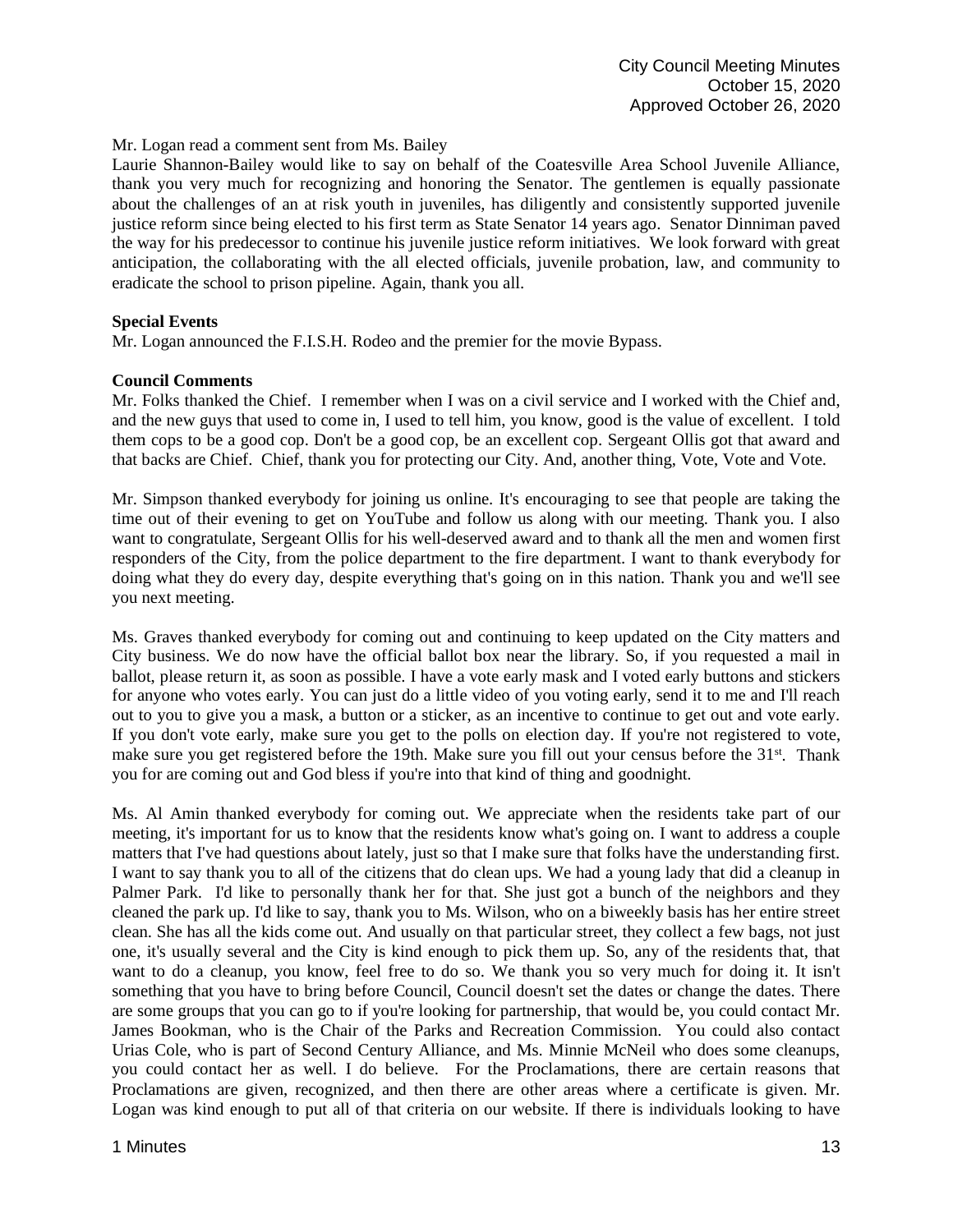#### City Council Meeting Minutes October 15, 2020 Approved October 26, 2020

somebody recognized or a proclamation given, you can reach out to Mr. Logan, there is some information that you have to provide in order for these Proclamations and Recognitions to be given. As I said, Mr. Logan was kind enough to put all of that information onto our City website. I'm hoping that will be helpful to the residents. I want to reiterate something Mr. Logan said, and that is please wear your masks and continue to social distance, for the last 10 days in the State of Pennsylvania, we have had a thousand or more cases a day. Today, we had over 1500 cases. It is still very important for us to wear our masks and social distance because we really don't want a surge a second surge. We still have to be mindful that COVID is very active and around. I also want to reiterate what Mr. Folks and Councilperson Graves said, please, please, please, please register to vote, that Dropbox in front of the library is open Monday through Friday from 9am to 7pm. It has two individuals that oversee the Dropbox for the entire time. And at the end of the night, when it is removed, the individuals that remove it, wear a body cam and on Saturday and Sunday, it is open from 10am to 2 pm. And you can also, if you so desire, you can still up until October 27th, you can walk into 601 West town Road, which is voter services and you can early, vote there. So again, thank you everybody for coming out. I look forward to continue to work in with my colleagues to make a better Coatesville, not the old Coatesville, a better Coatesville and moving us forward. And I just hope that everybody has a blessed night. Thank you all again. Oh, and one more thing, Ms. Graves. I need my mask. I early voted. I early voted two and a half weeks ago in person. So, I need my mask. I would personally like to give a shout out to Women Destined for Change, Councilwoman Hunt, I'd like to say to you, that your group of women have done a lot. You have fed the community every month. Once a month, you have given out clothes and personal items and household items. And I think that is truly a blessing and a benefit for the individuals in Coatesville. And before the council meeting, I came and got a dinner tonight and I have to tell you it was absolutely delicious. So, I'd like to personally give a special shout out to your group of women. I think you are doing a phenomenal job here in Coatesville, so thank you.

Mrs. Hunt thanked everyone that took time out to spend this evening with us. I just really hope that our meetings are beneficial and are meeting the needs of the community. I'm glad that we're now going to be able to allow the community to share in the meetings so that they can get their questions to us as they would if we were there in a live meeting. Mr. Logan, thank you so much for working on that and making sure that that technology is in place for us. All of our staff for the hard work that you've been doing an awesome job under these conditions that we've been working under, and you just continued to shine. Hats off again to our police department, Chief Laufer, that department reflects you and your leadership, and I'm just happy, just happy that you are our Chief. Mr. Verwey, you're doing a great job. Mr. Troutman, you're on point with getting our budget together and to our City manager, Mr. Logan, we thank you so much for your detailed reports and the attention that you give to the citizens when they reach out to you. They are, and I've called you several times this, past week and you were right on top of things. So, I appreciate you doing that and taking seriously and helping our community. Councilwoman Al Amin, my women's ministry and Women Destined for Change, we have been throughout this period of time with the COVID, still trying to help meet the needs of the community. I had a young lady call me today to ask if you had to have a certain income to come and get a dinner. And I said, absolutely not. It's for the community. And I think today, there were more people out here today than I think the whole time. We served over 200, we prepare for 250 and the cater did a little over and we were out of everything by the end of the night. I'm just grateful for that. And we will, we'll be out here on Saturday. and we'll have our clothing giveaway. We have beautiful clothes that people donate to us. We don't take anything. That's not nice. I encourage people. Don't give somebody something that you don't want, give them something that you don't mind sharing and that you would want to have for yourself. We have clothes for adults, children, infants, we'll have household items. Somebody donated a TV. So, the first person to come to get it, they'll get a TV. We'll have things like get out there on Saturday, start at 12 noon. This is our final weekend of doing the hot meals because of weather it's changing, it's getting dark outside, but the third Thursday in November, we will give away turkeys. And my desire is to at least have 200 turkeys to give to the community. So, we'll be putting it out there. Anybody want to please feel free to do so, but I would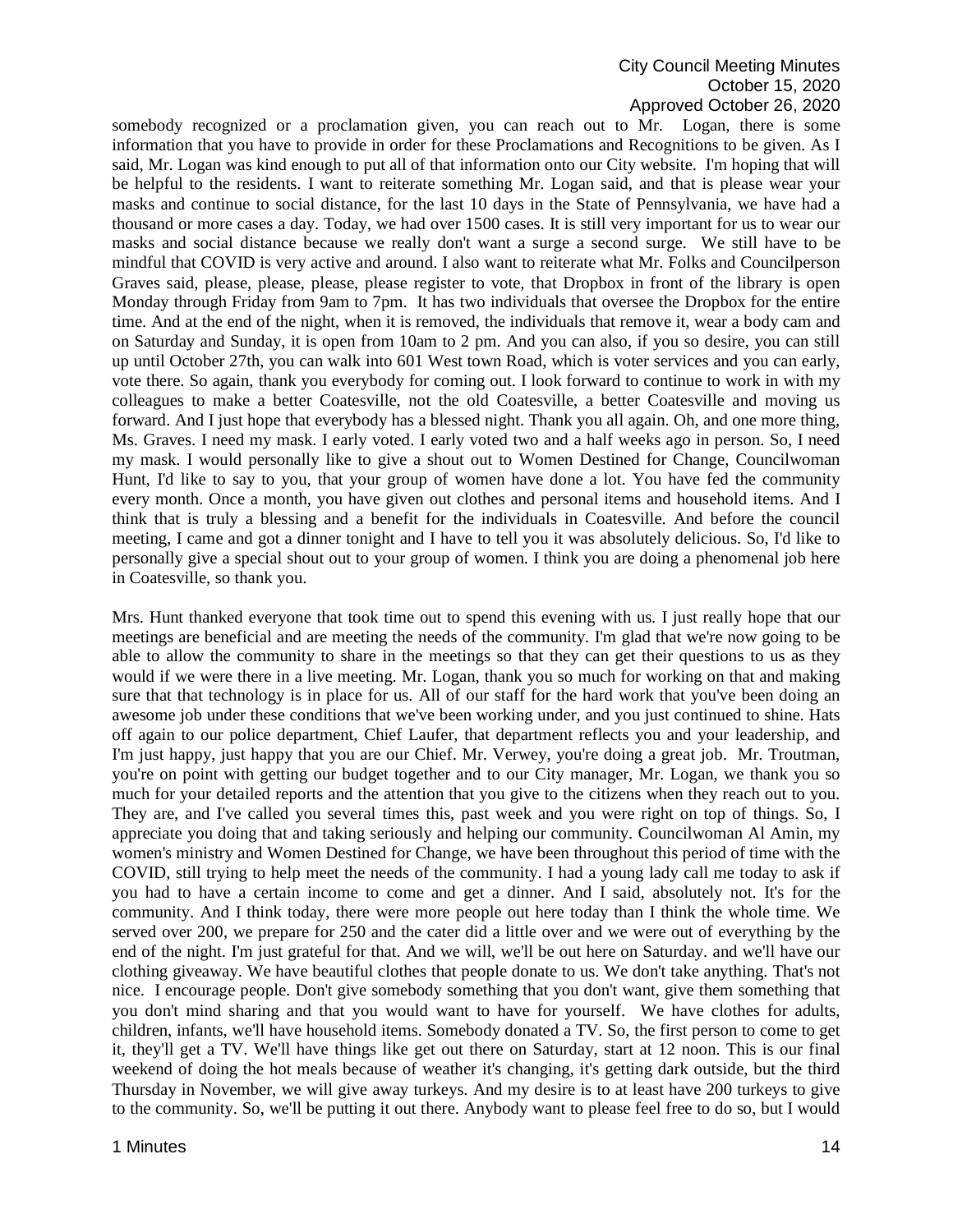love to be able to give 200 turkeys to our community. Ms. Al Amin offered to donate a turkey. Mrs. Hunt thanked Ms. Al Amin. We'll take on that Wednesday, because I don't have that much freezer space for 200 turkeys. On that Wednesday or either early that Thursday morning, we'll start on accepting them. I thank you so much. It's a pleasure to serve the community. Love you all. God bless you. And we look forward to seeing you soon. Thank you.

Vice President Green thanked everyone for tuning in tonight and we do apologize for our technical difficulty last week. Thank you, Mr. Logan, for making it possible to upgrade or zoom so that we can now have our public comment because it is really important that we have our public comment. We need to know what is on the minds of our residents and to be able to answer their questions in a timely fashion. I just thank everyone for their patience with us over this time. You know, these are different times. These are things that we've not experienced. So precedence's are being set every each and every day, one way or another. So, again with the fact that the COVID is not over and Pennsylvania is spiking up every day, it seems like it's getting more and more. We just have to continue to be safe, continue to practice everything that the health officials are telling us that we need to do, safe distance, wear a mask, and we should be good. I just wanted to acknowledge, Sergeant Ollis, for being an officer of the year by the Coatesville VFW. And for those listening, we know that Sergeant Ollis and his entire family, his wife and children, their daughters, they do so many things in our community on duty and off duty. And him being honored is just wonderful. And he's so deserving. And the bottom line is, is that the officers are only as good as their leader and the fact that our Chief, you know, he would not have anything less. You know, we, we often times hear a lot of criticism of our Police Department and the things that are taking place. But I tell you the one thing that our department does practice, Community Policing is a very important part of our department. I try to share all the information that I can on Facebook from the interactions with our children, the interactions with our single mothers, the different things that they do on a day to day basis. And, I just wanted to acknowledge them for that and acknowledge the Chief for his leadership in that. The event on October 22nd, the Community Coalition, which is a collaboration between our Police Department and the CYO. I mean, that's awesome, you know, and I know that the Chief is always looking for ways to improve the department, even in the midst of black lives matter. And you know, all the negativity, sometimes that come down to that, he's been open and willing to have a conversation, you know, change can only come as a result of conversations, without communication there cannot be change. And I thank him for having that open door and being ready, always ready, and always eager to speak to anyone, and work on whatever needs to be changed, reform, whatever you want to call it. So Chief, I do appreciate you. There is going to be screening of the bypass and Mr. Logan, I'm so sorry, because I know you were alluding to that earlier. I know it's October 24th at Abdala Park at 7:00 pm. They will be practicing social distancing out there. I think they're going to be circles or squares on that will be made on the lawn and they have gone to great lengths to make sure that everyone's going to be safe. This is an event that you need a ticket for? I see something about a ticket and you can get a mask, I guess with bypass on it or something on it. They did say something about virtual screenings will be sometime in November and December. So, they've been working on this project for quite some time. I'm really anxious to see the finished product. Just a couple of things, the train station, I'm so excited about the progress of the train station. It just looks as though that we could see bids may go out by the end of the year and we can see some construction starting, maybe February. I mean, no timelines are etched in stone, but the fact that they've received our design, they've approved our design and we're ready to get started is phenomenal. Now I do have a question for you, Mr. Logan, again, with the Route 82 first Avenue project. Is there going to be any delays with the traffic lights? Like, you know, how those lights were so long in the beginning? Are we going to experience any of that with this stuff work that they're doing now? Mr. Logan stated there shouldn't be any, any additional delays, but I mean, you know all of the, the timing of the lights is for the safety of our vehicles and the, but they answer your question. I don't, I don't see that there would be any additional delays on the light. Vice President Green acknowledged Ms. Al Amin regarding the cleanups and for anyone out there that is willing to, and wanting to do clean up, they can contact City hall, we can apply them. Is that correct? Mr. Logan, with bags, trash bags and things like